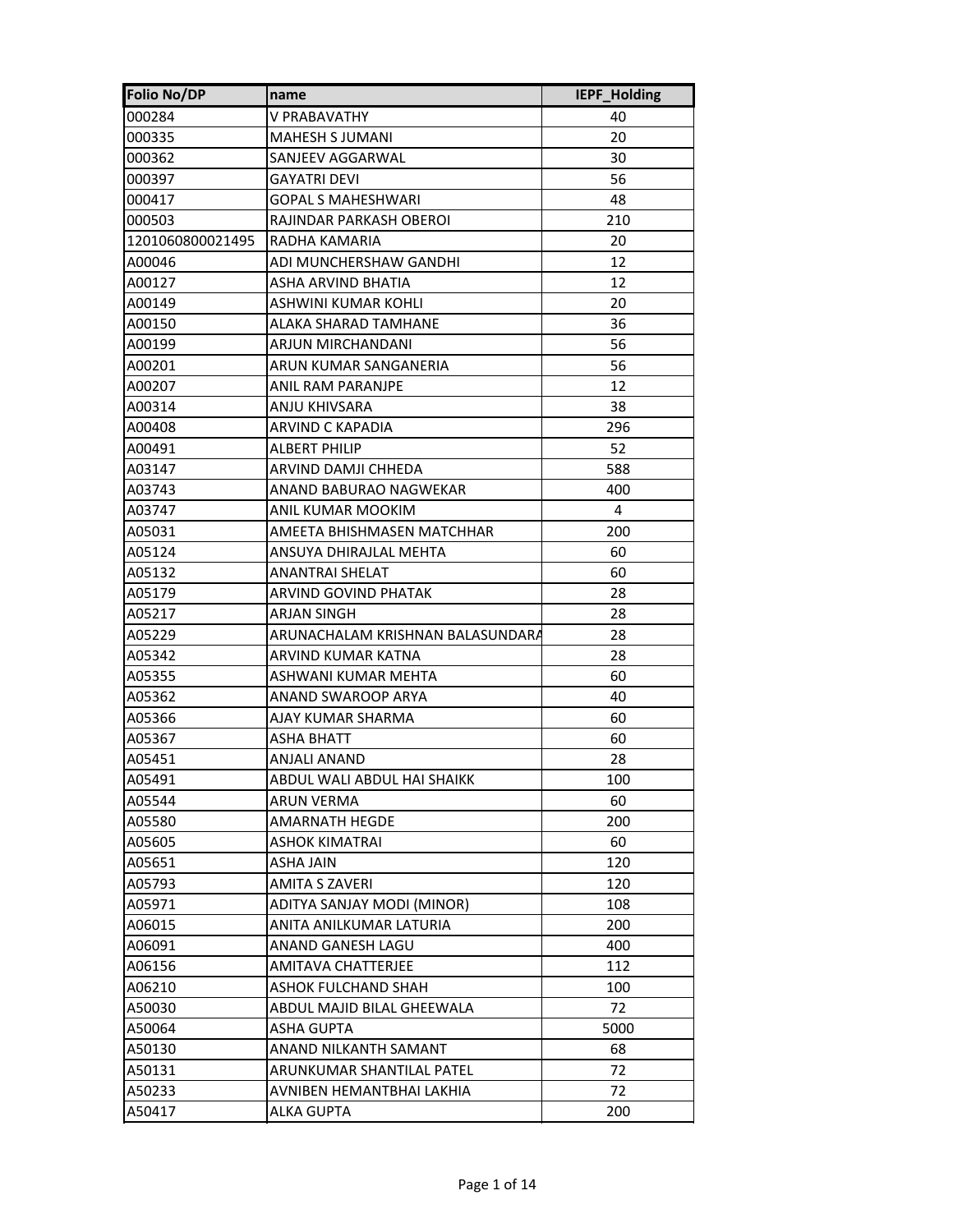| <b>Folio No/DP</b> | name                            | <b>IEPF Holding</b> |
|--------------------|---------------------------------|---------------------|
| A50508             | ASHOK KUMAR TRIVEDI             | 144                 |
| A50547             | ARVIND VISHWANATH BHATT         | 152                 |
| A50568             | ARUN DIXIT                      | 96                  |
| A50821             | ANGURI DEVI                     | 112                 |
| A51035             | AMARJIT SING JUNEJA             | 144                 |
| A51079             | ASHOK KUMAR JAIN                | 352                 |
| A51139             | <b>ANTHONY XAVIER FERNANDES</b> | 352                 |
| A60060             | <b>AMITAVA DEBNATH</b>          | 8                   |
| B00092             | BHUPENDRA NATH                  | 56                  |
| B00107             | BHANU MANHAR SHAH               | 52                  |
| B00131             | <b>BENAKAPPA SETTY MUDUGAL</b>  | 12                  |
| B00145             | BATUKESWAR RAY                  | 32                  |
| B00197             | <b>BEHRAM KAIKHASHRU GUTTA</b>  | 12                  |
| B00241             | <b>BANOO PESTONJI MUGASETH</b>  | 108                 |
| B00326             | BHAGWANDAS MULCHANDDAS          | 8                   |
| B00411             | <b>BHARAT R SHAH</b>            | 100                 |
| B03117             | <b>B LALITHA</b>                | 60                  |
| B03335             | <b>BEEJAL SHIVAJI SHINDE</b>    | 40                  |
| B05104             | <b>BANOO PESTONJI MUGASITH</b>  | 60                  |
| B05130             | BIPINCHANDRA RAGHUNATH DESHMUKH | 28                  |
| B05168             | <b>B S SHYAM SUNDER</b>         | 28                  |
| B05208             | BIPINKUMAR LAKHANI              | 28                  |
| B05344             | <b>BHIJ BALA AGGARWAL</b>       | 40                  |
| B05345             | BRAHMA NAND AGGARWAL            | 40                  |
| B05416             | <b>B SHARADA</b>                | 236                 |
| B05490             | <b>B S LAKSHMI</b>              | 240                 |
| B05545             | <b>B ARUNA L PAI</b>            | 100                 |
| B05628             | BHUPENDRA CHATURBHAI PATEL      | 360                 |
| B50002             | BRIKH BHAN SINGHAL              | 1200                |
| B50053             | BHANUMATI VASANTRAI PANCHOLI    | 8640                |
| B50088             | <b>BALDEV RAJ GUJRAL</b>        | 204                 |
| B50405             | BHUPENDRA JAYATILAL SHAH        | 40                  |
| B50464             | <b>BHOJRAJ PATEL</b>            | 352                 |
| B50559             | BIPIN MAVJIBHAI KATHRANI        | 704                 |
| B50617             | BHAWARLAL BASTIMAL SAMSUKHA     | 144                 |
| B50707             | BALASHANKAR UPADHYAYA           | 60                  |
| B50733             | BALDEV RAJ GUJRAL               | 336                 |
| B50746             | BHAGWAN DEVI                    | 144                 |
| B62001             | B N SHANTHA MURTHY              | 24                  |
| C00040             | CHANDULAL AMBALAL SHAH          | 56                  |
| C03050             | CHANDRAKANT NAGENDRA KENDALE    | 96                  |
| C03170             | CANDID BRAGANZA                 | 800                 |
| C03218             | CHETNA B SHAH                   | 4                   |
| C05007             | CHANDULAL B SHAH                | 24                  |
| C05185             | CHANDRAKANT MANGALDAS TALATI    | 28                  |
| C05249             | CHHAYA PRAKASH KULKARNI         | 28                  |
| C05253             | CHANDUBHAI NARSINHBHAI DESAI    | 80                  |
| C05283             | CHANDOOR RAJESHWAR              | 120                 |
| C05285             | CHANDRAKANT DAMODARDAS GANDHI   | 60                  |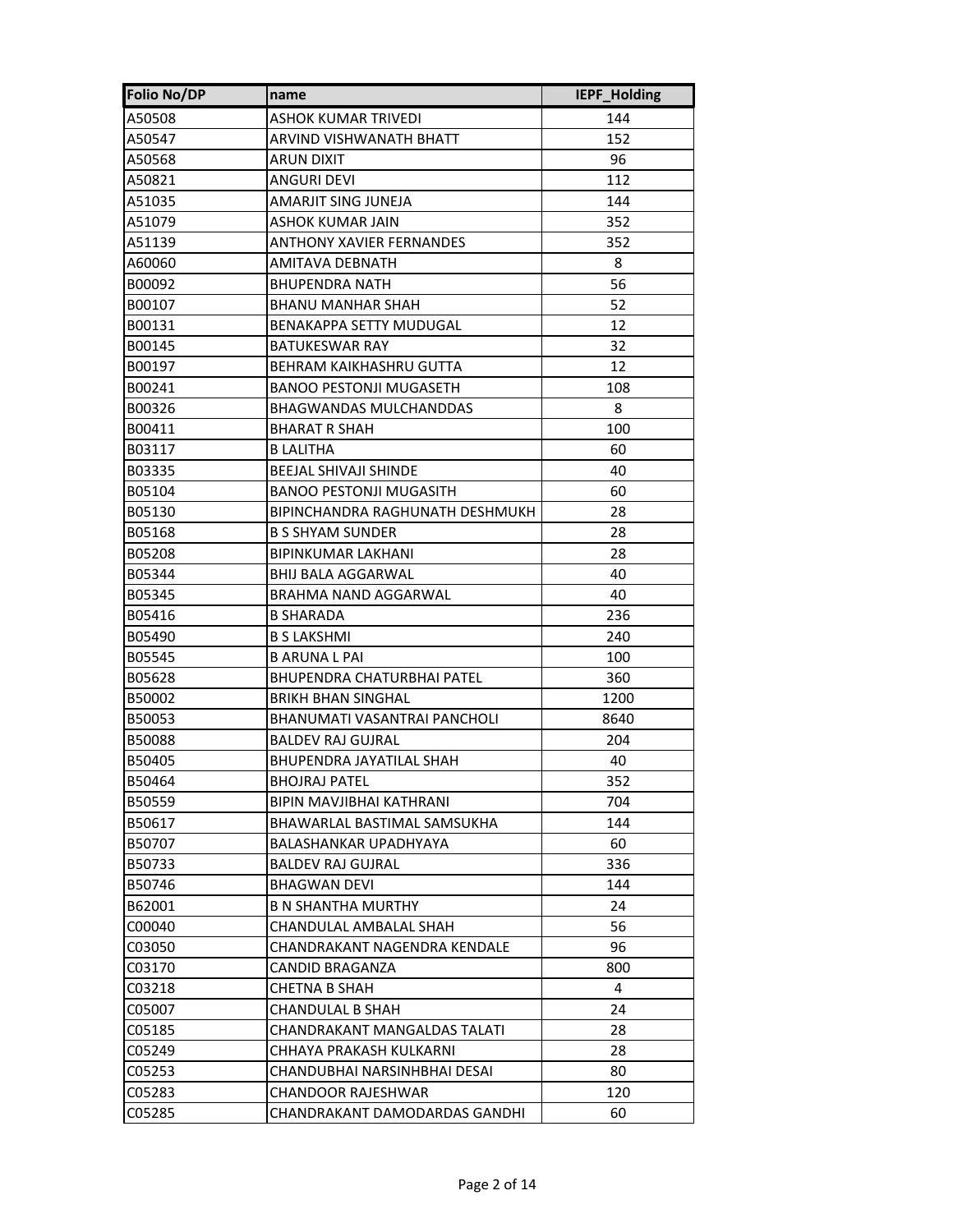| <b>Folio No/DP</b> | name                             | IEPF_Holding |
|--------------------|----------------------------------|--------------|
| C50005             | CHANDULAL BHAICHAND SHAH         | 328          |
| C50021             | CHAMPAKLAL RANCHHODDAS VINDHAR   | 496          |
| C50158             | CHANDER KALA CHAWLA              | 112          |
| C50281             | CHANDRA MANU RAMCHANDANI         | 240          |
| C50333             | CHHABILDAS PANACHAND MODY        | 144          |
| C50352             | COOMIDHANJISHA KHAMBATTA         | 1008         |
| C50409             | CHAMPAKLAL MOTICHAND GAGLANI     | 96           |
| C50436             | CHANDRAKANT SHANTILAL PARIKH     | 352          |
| C50495             | CHANDRAKANT GOPALRAO KHOT        | 352          |
| D00001             | DWARKADAS HARIDAS KAPADIA        | 52           |
| D00002             | DHARMISTA SURENDRA JANODEA       | 12           |
| D00032             | DHUN TEHMOORASP DARUWALA         | 12           |
| D00035             | <b>DINA BEHRAM SURTI</b>         | 240          |
| D00089             | DHANA CHETTY TALLAM              | 8            |
| D00123             | DINESHCHANDRA SANALAL DARJI      | 12           |
| D00163             | DINA KEIKI JARDA                 | 160          |
| D00188             | DWARKADAS LAXMIDAS NEGANDHI      | 52           |
| D00253             | DINA SHAPURJI DARUVALA           | 12           |
| D05014             | DHUN TEHMOORASP DARUWALA         | 120          |
| D05191             | DEVENDRA P DAVE                  | 28           |
| D05220             | DURGA DEVI KHANNA                | 200          |
| D05437             | DAHYABHAI KHEMACHANDBHAI PATEL   | 160          |
| D05553             | DEEPAK CHAWLA                    | 400          |
| D05580             | DEVINDAR NATH SHARMA             | 200          |
| D50022             | D R KHURANA                      | 2420         |
| D50061             | DURRIYA ABBAS CHINWALA           | 192          |
| D50386             | DHANESH HARILAL GORAGANDHI       | 240          |
| D50657             | DROPTI AGGARWAL                  | 48           |
| D62007             | DHIRAJ DINKAR DHOND              | 8            |
| F50020             | FRENY HORMUSJI ARAJANVALA        | 48           |
| G00032             | <b>GABRIEL WALTER D SA</b>       | 56           |
| G00050             | <b>GEETA RANI KOHLI</b>          | 56           |
| G00140             | <b>G SATYA NARAYANA</b>          | 12           |
| G03166             | GULABSINGH RANA                  | 200          |
| G03227             | GIRISH K DEDHIA                  | 400          |
| G05016             | GURPUR RAMANATH RAO              | 348          |
| G05122             | GITABAI                          | 100          |
| G05131             | <b>GULAMHUSEIN CASSAM MOREEA</b> | 28           |
| G05154             | GANESHDATT HARIDATT BHATT        | 28           |
| G05227             | GEETA MONDAL                     | 448          |
| G05342             | <b>GEETABEN M PATEL</b>          | 120          |
| G05362             | G VISWESSWARA RAO                | 240          |
| G05420             | G N NAYAK                        | 200          |
| G50049             | GYAN DEVI MISRA                  | 816          |
| G50050             | SHOEBMOHOMEDI VASI               | 944          |
| G50082             | GOPALKRISHNA BAPURAO KHATRI      | 96           |
| G50158             | GIRDHARIDAS VIRBHANDAS           | 284          |
| G50230             | GOPALKRISHNA MADHAV PAI          | 152          |
| G50460             | <b>GOVARDHANDAS S SHAH</b>       | 76           |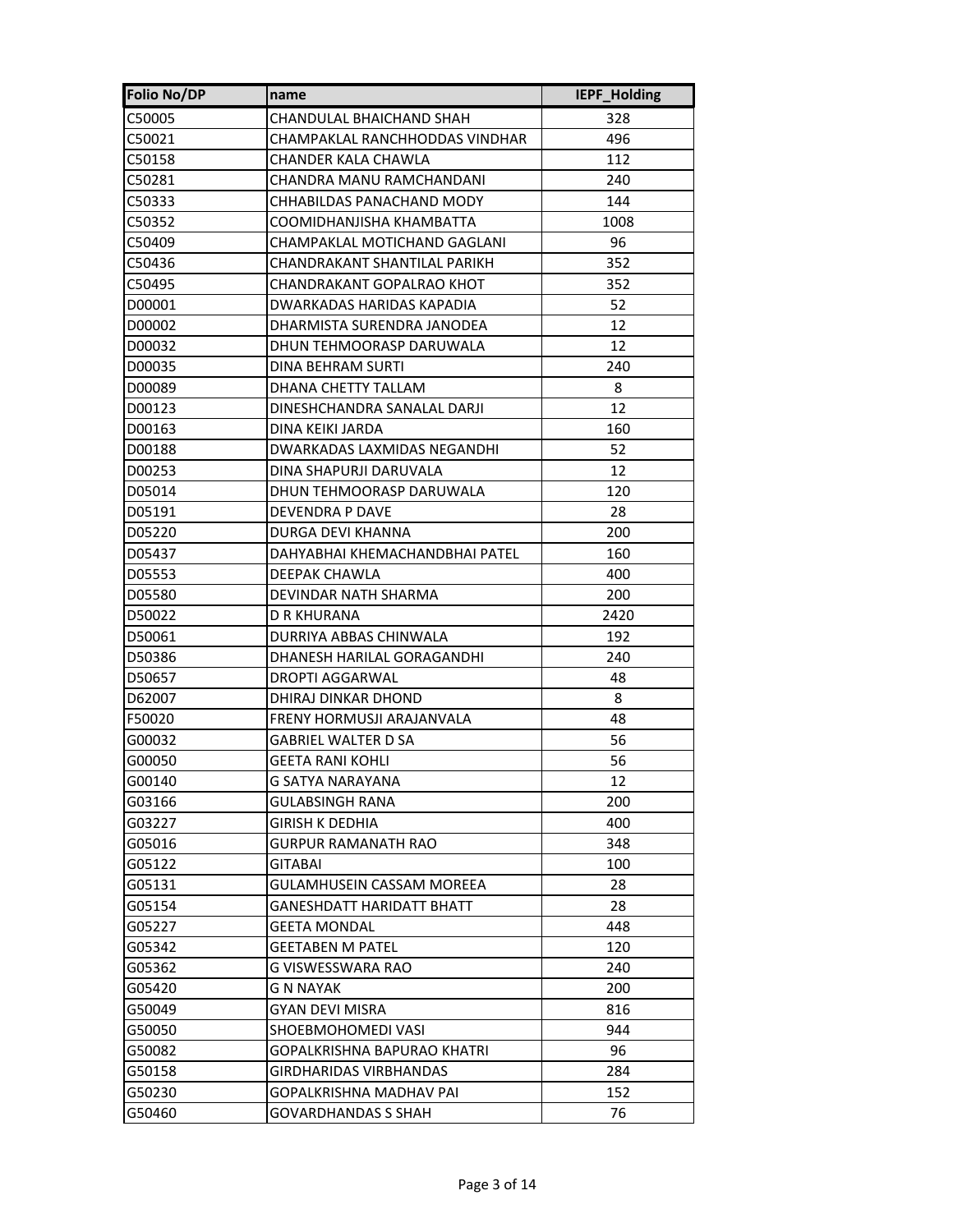| <b>Folio No/DP</b> | name                             | IEPF_Holding |
|--------------------|----------------------------------|--------------|
| G50473             | GOVINDRAYA RAMACHANDRA PADIYAR   | 144          |
| G50486             | <b>GEETABEN BHOGILAL PANDYA</b>  | 72           |
| H00073             | HATIMALI ABDULALI MAHUVAWALA     | 36           |
| H00096             | HANSA MANGALDAS MEHTA            | 12           |
| H00116             | <b>HARI DASS AGRAWAL</b>         | 20           |
| H03174             | H S ABBAS KHAN                   | 160          |
| H03300             | <b>H S JAYASHREE</b>             | 200          |
| H05052             | HARISH PREMJI KENIA              | 28           |
| H05179             | HAFSABIBI AHMAD MOREEA           | 28           |
| H05211             | HARISH NARENDRA SALVE            | 60           |
| H05424             | HIMATSINH NANUBHAI DABHI         | 28           |
| H05440             | <b>HARESH P CHHATBAR</b>         | 60           |
| H05473             | HARI NARAYAN MAHESHWARI          | 120          |
| H50016             | H K SRIVASTAVA                   | 7264         |
| H50031             | <b>HASHMAT RAI</b>               | 48           |
| H50041             | <b>HARI MANOHAR PALUSKAR</b>     | 8            |
| H50097             | HARDEVI KARAMCHANDANI            | 76           |
| H50109             | HARJIVANDAS KALYANDAS MAKWANA    | 288          |
| H50217             | HAMIDA SHABBIRBHAI DOHADWALA     | 240          |
| H50315             | HASMUKH CHIMANLAL SHAH           | 240          |
| H50344             | <b>HANS RAJ NAYAR</b>            | 528          |
| H60029             | <b>HARSHA MODY</b>               | 8            |
| 100010             | <b>INDIRA BHANUPRASAD SHROFF</b> | 8            |
| 100037             | <b>ISHWAR PRASAD VARSHNEY</b>    | 12           |
| 103073             | INDRA H MATLANI                  | 200          |
| 105027             | ISHWAR NIJLINGAPPA HATTARKI      | 28           |
| 105029             | INDIRA RAMESH SHAH               | 28           |
| 105065             | INDIRABEN CHANDRAKANT TALATI     | 28           |
| 150015             | INDUBHAI NARSINHBHAI DESAI       | 48           |
| 150153             | INDRAPRASAD RAMANLAL DAVE        | 96           |
| 160022             | <b>INDU MODI</b>                 | 8            |
| IN30009510504137   | Sukhraj Chhogalal HUF            | 776          |
| IN30051310170092   | HAREN MAGANLAL DOSHI             | 580          |
| IN30059710153002   | PETER LESLIE SALDANHA            | 24           |
| IN30064410150055   | RAMCHANDRA VIJAYKUMAR PANDIT     | 400          |
| IN30082910651467   | SHARMA VIJAY                     | 216          |
| IN30086110079289   | <b>BAL SARUP KALIA</b>           | 400          |
| IN30155720112084   | GAJENDRA PRASAD SHARMA           | 200          |
| IN30169610966645   | TALE MADHAO NARAYAN              | 200          |
| IN30198310666674   | PUSHPA DAGA                      | 32           |
| IN30214810645174   | JANAKI SEETHARAM                 | 56           |
| J00009             | JAGDISH CHANDRA ADLAKHA          | 24           |
| J00015             | JAYANTILAL CHHOTALAL KOTHARI     | 100          |
| J00028             | JAYANTILAL HIRALAL PARIKH        | 24           |
| J00123             | JUVENCIO ALMEIDA                 | 48           |
| J00264             | JAYABAI BHOJRAJ PASAD            | 12           |
| J00310             | JAYSHRI CHATURBHAI PATEL         | 36           |
| J00349             | JAYDEEP N MODI                   | 12           |
| J03121             | JEKISANDAS KARSANDAS NARIELWALA  | 208          |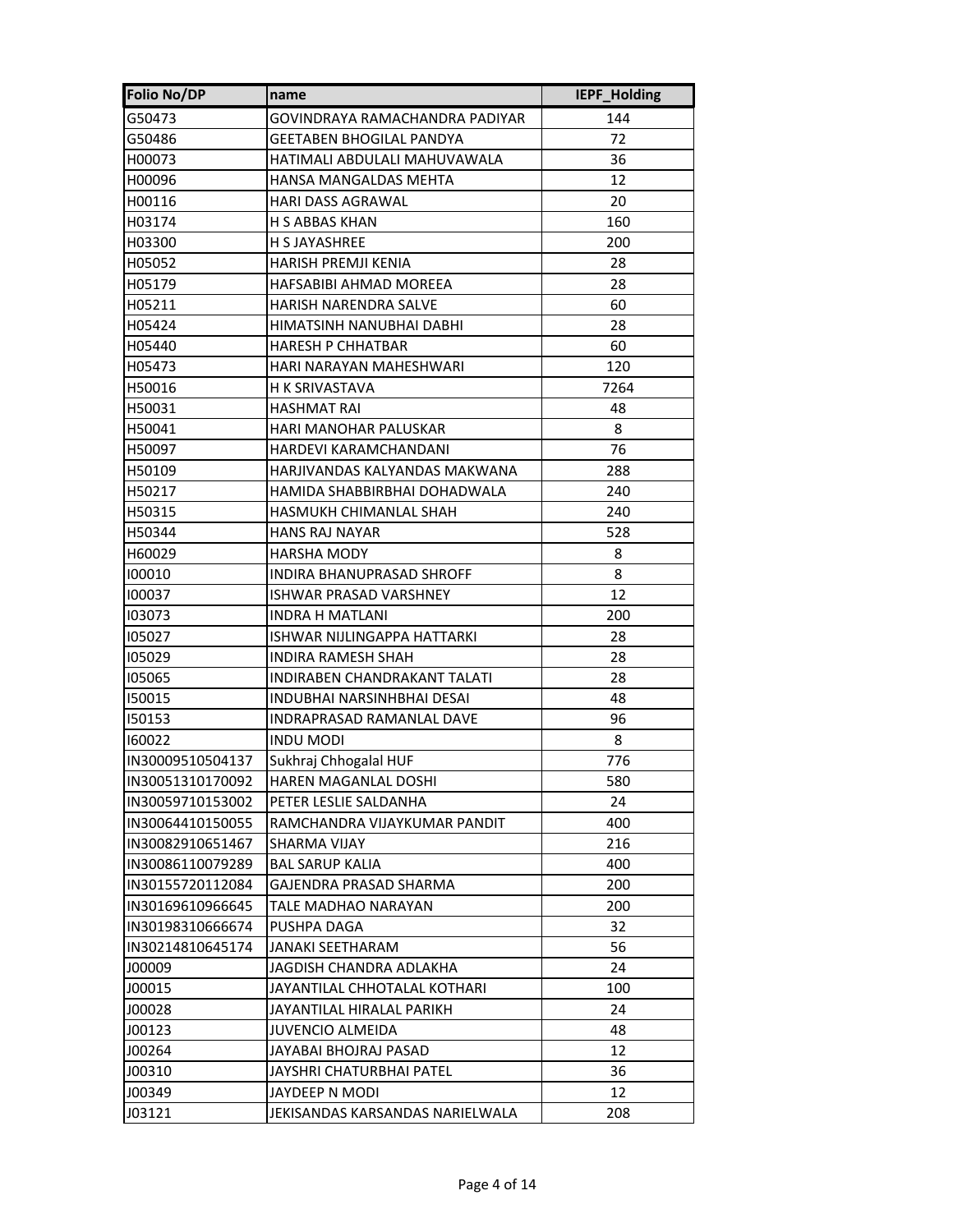| <b>Folio No/DP</b> | name                            | IEPF_Holding |
|--------------------|---------------------------------|--------------|
| J03154             | J C MOULI                       | 120          |
| J03388             | JAYESH B SHAH                   | 200          |
| J05057             | JITENDRA JAGMOHANDAS PAREKH     | 120          |
| J05115             | JAYANTILAL SHAH                 | 28           |
| J05158             | JAGANNATH PANDA                 | 60           |
| J05207             | JAYANTIBHAI SOMABHAI PATEL      | 60           |
| J05238             | JAGAN NATH MENDIRATTA           | 100          |
| J05249             | <b>JAIMINI VERMA</b>            | 60           |
| J05283             | JINMATI KUMARPAL SHAH           | 40           |
| J05309             | JONNAVITTULA RAMAKANTH          | 60           |
| J05333             | JITENDRA MITTAL                 | 60           |
| J05407             | JAYESHKUMAR SHANTILAL MEHTA     | 28           |
| J05454             | JAYANT RAMJI VAYDA              | 120          |
| J05486             | J ALLAN CARVALHO                | 600          |
| J05489             | JITENDRA U SHAH                 | 88           |
| J05704             | JYOTI NARENDRA ZOPE             | 120          |
| J50244             | JYOTI EQUBAL POTHIAWALA         | 240          |
| J50361             | J ALLAN CARVALHO                | 704          |
| J50510             | <b>JAYANTI SARAFF</b>           | 352          |
| J50546             | JIGENDRA SHANTILAL MODI         | 144          |
| J50572             | JASHVANTLAL PANCHAL             | 352          |
| J50599             | <b>JAGDISH DOSHI</b>            | 96           |
| J50693             | JAI GOPAL CHAWLA                | 112          |
| J60074             | JYOTI PADALKAR                  | 400          |
| K00012             | K KUPPUSWAMY                    | 1100         |
| K00014             | KAMAL KISHORE                   | 48           |
| K00108             | KANTA BEN MANGALDAS SHAH        | 56           |
| K00155             | KISHU DASWANI                   | 12           |
| K00164             | <b>KESHARBAI PODDAR</b>         | 36           |
| K00177             | KINI SHIVANAND ACHUT            | 20           |
| K00240             | KAUSALYA R BHUTADA              | 12           |
| K00485             | KAMALSHANKER SHIVSHANKER PANDYA | 72           |
| K00493             | KAMAL RAMKISHIN KESWANI         | 396          |
| K00557             | KALPANA KAUSHIK THAKOR          | 36           |
| K03042             | KUSUM RAMESH SHAH               | 12           |
| K03193             | K SUNDHARAM                     | 12           |
| K03477             | K RAMAN                         | 2000         |
| K03632             | KIRAN ISHWARLAL PARIKH          | 164          |
| K05054             | KANTI GAJJAR                    | 88           |
| K05210             | <b>KAUSHIK DESAI</b>            | 60           |
| K05257             | KRITTIKA IYENGAR                | 260          |
| K05317             | KUSUM MAHENDRA PARMAR           | 56           |
| K05418             | KIRANKUMAR BABULAL GHOGHARI     | 28           |
| K05489             | KISHORILAL NARANIA              | 28           |
| K05515             | KANTILAL TRIVEDI                | 60           |
| K05558             | JANI KANIYALAL DAVSHANKAR       | 100          |
| K05600             | KRISHNAPURAM R SUBRAMANIAN      | 100          |
| K05640             | K KESHAV SHENOY                 | 60           |
| K05697             | KRISHNARANI H ARORA             | 60           |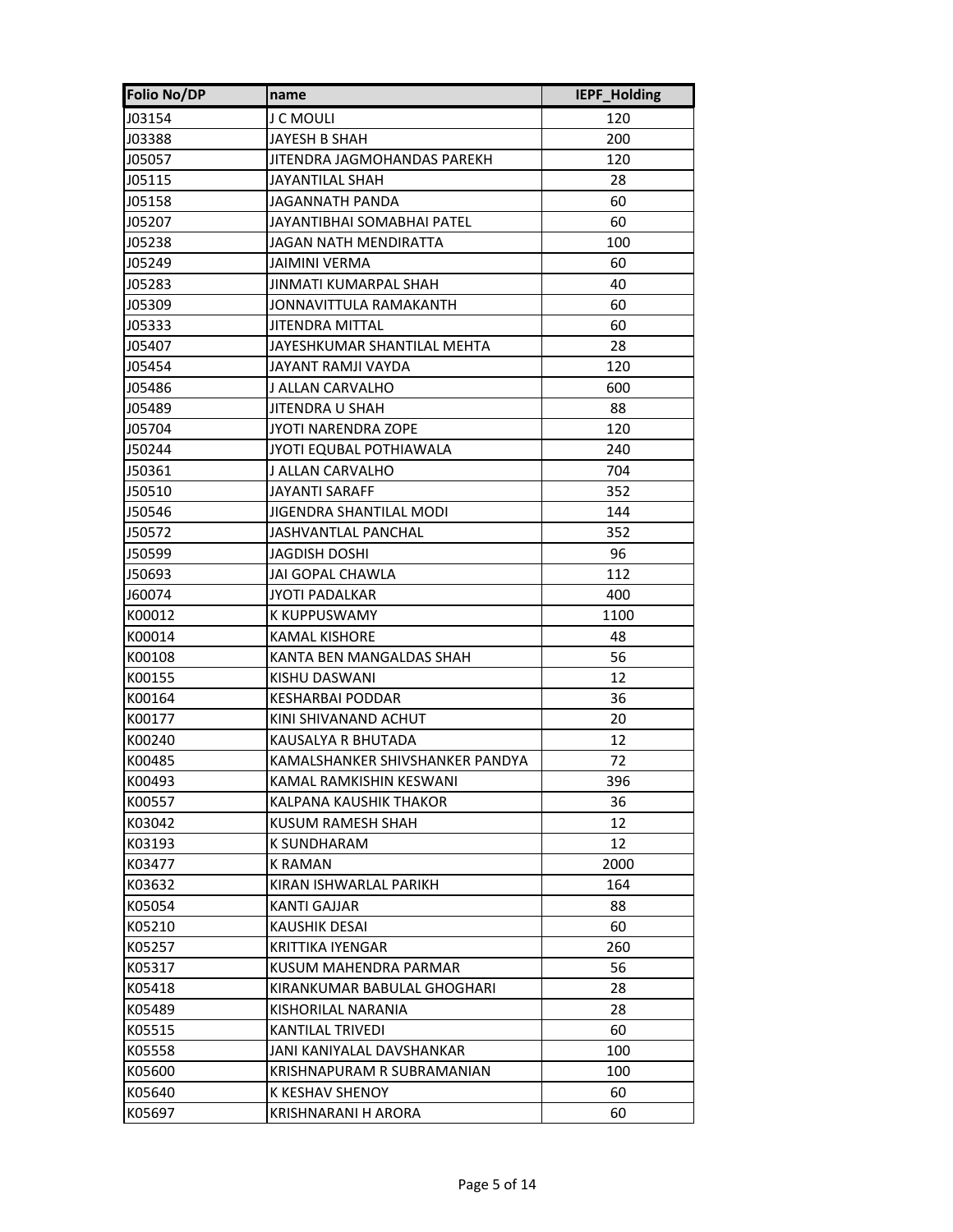| <b>Folio No/DP</b> | name                           | <b>IEPF Holding</b> |
|--------------------|--------------------------------|---------------------|
| K05780             | KALPANA DALAL                  | 60                  |
| K05797             | KULWANT KAUR BHATIA            | 120                 |
| K05921             | KISHORE NATHUBHAI SHAH         | 188                 |
| K06025             | KARAN CHANANA                  | 24                  |
| K50069             | KUSUM DHARAMDAS DALAL          | 68                  |
| K50084             | KANTILAL AMBALAL PATEL         | 48                  |
| K50092             | KALKA PRASAD KHANNA            | 1296                |
| K50098             | KANTIMOHAN KHANNA              | 816                 |
| K50179             | KANTILAL NANABHAI GAJJAR       | 48                  |
| K50369             | KIRAN WAHI                     | 40                  |
| K50446             | COL. KULBHUSHAN                | 600                 |
| K50456             | KUSUM DHARAMDAS DALAL          | 400                 |
| K50548             | K R RAGHAVA PRABHU             | 112                 |
| K50652             | KRISHNA CHANDRA PANDEY         | 188                 |
| K50663             | KIRAN SETHI                    | 240                 |
| K50829             | KHAMBATKONE MURALIDHAR RAO     | 284                 |
| K50915             | <b>K RAMAKRISHNAN</b>          | 96                  |
| K50947             | K M VANI                       | 48                  |
| K51026             | KRISHNA MIRAJ                  | 40                  |
| K51068             | KAN MOTIHAR                    | 144                 |
| K51093             | KHUSHPAL SEKHON                | 112                 |
| K51115             | KANTILAL GAJJAR                | 480                 |
| K51201             | KIRANCHANDRA SHANKARLAL WANI   | 336                 |
| K51206             | <b>KANTILAL GAJJAR</b>         | 240                 |
| K51259             | SHRIMATHI KASTURI RAMACHANDRAN | 340                 |
| K51266             | KASTURI RAMACHANDRAN           | 100                 |
| K62006             | KANTILAL MAKWANA               | 48                  |
| L00026             | LILAVATI CHHAGANLAL MISTRY     | 112                 |
| L00040             | LALIT KUMAR JAIN               | 12                  |
| L00042             | LALCHAND GULABRAI CHAINANI     | 24                  |
| L00055             | LEELA KUMARAN NAIR             | 36                  |
| L00170             | LAKSHMAIAH CHHITIMANENI        | 48                  |
| L03169             | LAKSHMI KASTURI                | 200                 |
| L05142             | LEELAVANTI B MEHTA             | 120                 |
| L05161             | LAVJIBHAI K PATEL              | 160                 |
| L05181             | LEELA VALAND                   | 120                 |
| L05190             | LALIT SHANTILAL DOSHI          | 144                 |
| L50020             | LAHORI RAM JAIN                | 816                 |
| L50139             | LAXMI NARAYAN MUCHHAL          | 40                  |
| L50142             | LAKSHMICHANDRA SHARMA          | 240                 |
| L50166             | LOUIS ANTHONY VAZ              | 144                 |
| L50228             | LAWRENCE D SOUZA               | 112                 |
| L50247             | LAHORIRAM JAIN                 | 96                  |
| L50254             | LAXMIDAS JAMNADAS ASHAR        | 84                  |
| L60004             | LALAKRIPA RAMAN                | 32                  |
| M00015             | MOKSHAGUNDAM VISHALAMMA MOORTI | 48                  |
| M00094             | MUNCHERSHAW JEHANGIR CHOKSEY   | 36                  |
| M00124             | MADHAY BHIMRAO HARIHAR         | 12                  |
| M00179             | MANJULA ANOPCHAND DOSHI        | 36                  |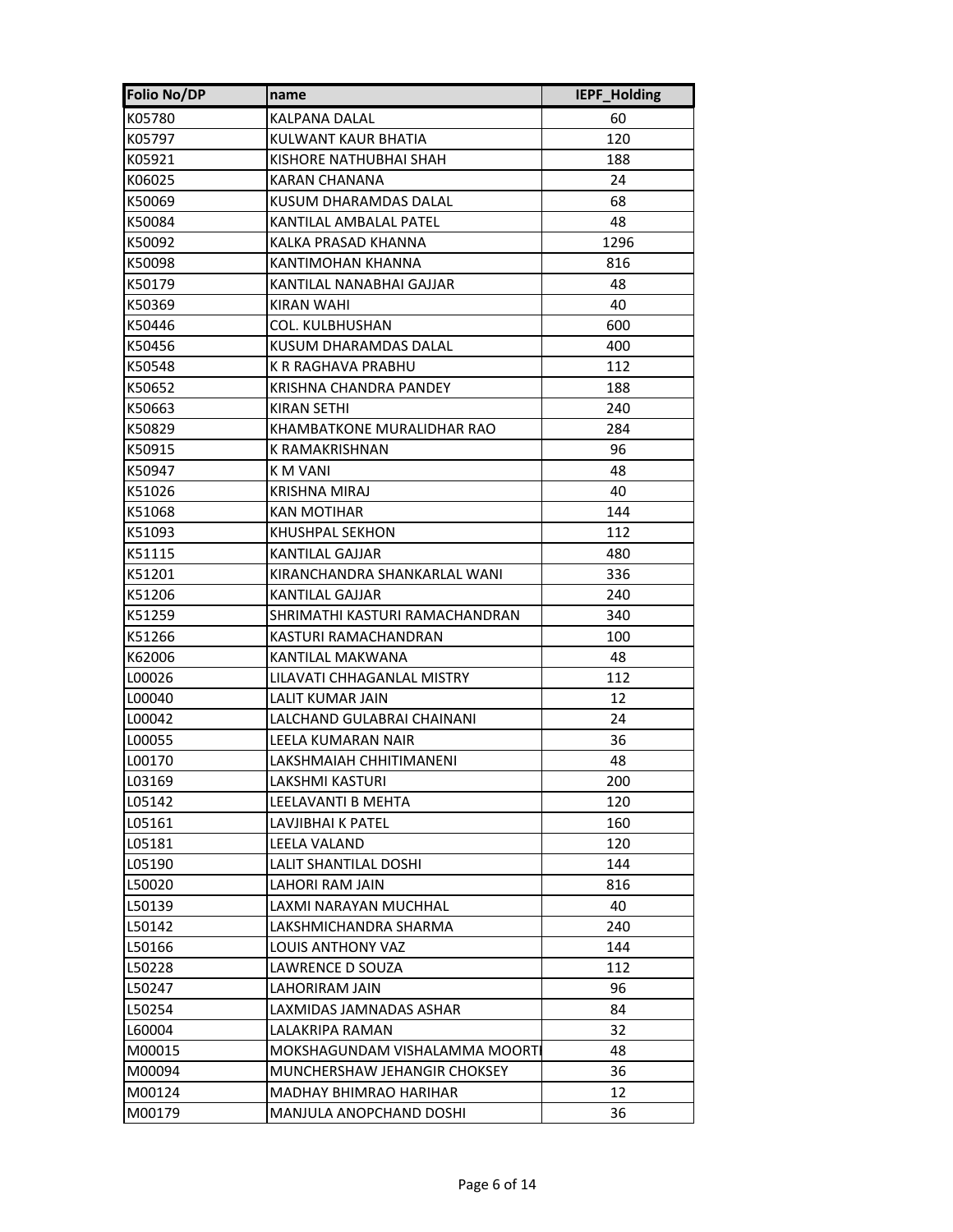| <b>Folio No/DP</b> | name                                | IEPF_Holding |
|--------------------|-------------------------------------|--------------|
| M00234             | MOOLCHAND                           | 20           |
| M00241             | MAHESH CHANDRA BYSACK               | 12           |
| M00367             | <b>MADHURI SINHA</b>                | 12           |
| M00384             | MANIBAI LAXMICHAND MEHTA            | 48           |
| M00411             | MANORAMABAI RAGHOBA RANE            | 64           |
| M00437             | METHARAM TOPANDAS BHATIA            | 36           |
| M00438             | MEENA AJIT CHIPALKATTI              | 24           |
| M00495             | MANOHARLAL PRABHUDAS MEHTA          | 308          |
| M00586             | MANSUKHLAL C MAKADIA                | 40           |
| M03095             | MINOO JEHANGIRJI GYARA              | 584          |
| M03139             | M NARASIMHA BHAKTHA                 | 200          |
| M03190             | <b>MEENABEN J PATEL</b>             | 96           |
| M03438             | <b>MOHINI SHRIVASTAVA</b>           | 72           |
| M03470             | MAHENDRA JESHINGLAL SHAH            | 28           |
| M03515             | <b>MAYA MUKHERJI</b>                | 240          |
| M03519             | M S DEEPAK                          | 120          |
| M03529             | MANECK CAWASHAH TALEYARKHAN         | 372          |
| M03647             | M JAGDISH KUMAR                     | 4            |
| M03756             | MILIND P KARNIK                     | 400          |
| M03840             | MOHAMMED SADIQUE ABDULHAMID MA!     | 800          |
| M05014             | <b>MANORAMABAI RAGHOBA RANE</b>     | 60           |
| M05039             | <b>MANO KAMINI AGRAWAL</b>          | 540          |
| M05080             | MEDHA SOMAN                         | 200          |
| M05126             | MULLA ABDULLA SAHIWALA              | 60           |
| M05129             | MAYABAI SHAMDAS DHINGREJA           | 20           |
| M05147             | MOHANLAL DAHYABHAI DALAL            | 28           |
| M05178             | <b>MADHAV GANESH RANE</b>           | 24           |
| M05237             | MADAN GOPAL THAKURDAS WADHWA        | 14           |
| M05251             | MANATHATTAI RATNAM VENKATARATNAI    | 116          |
| M05264             | <b>MANJU D PATEL</b>                | 36           |
| M05282             | <b>MAHESHKUMAR RATHI</b>            | 40           |
| M05298             | MOHANLAL ROOPCHAND JAIN             | 28           |
| M05315             | MADHUSUDAN DOSHI                    | 28           |
| M05364             | MADAN MOHAN KUMAR                   | 28           |
| M05428             | <b>MANOHAR SINGH</b>                | 40           |
| M05455             | <b>MANGALDAS PARSOTTAMDAS PATEL</b> | 28           |
| M05462             | NAINESHKUMARPAL SHAH                | 40           |
| M05547             | MADHU UPPAL                         | 60           |
| M05561             | MADHUKANTA RAMANLAL SHAH            | 60           |
| M05569             | MEENA SHANKAR PAI                   | 4            |
| M05616             | MANIBHAI HARIBHAI PATEL             | 60           |
| M05733             | MINA AGARWAL                        | 60           |
| M05737             | M ANANTH PAI                        | 60           |
| M05756             | MANISH SHANTILAL PAREKH             | 240          |
| M05771             | MANJULABEN SHANTILAL JOSHI          | 120          |
| M05782             | MEERA BALACHADRAN                   | 60           |
| M05863             | MANOJ CHANDRAKANT MEHTA             | 120          |
| M05941             | MINAXI MAJMUNDAR                    | 28           |
| M06091             | <b>MOHINDER GUPTA</b>               | 36           |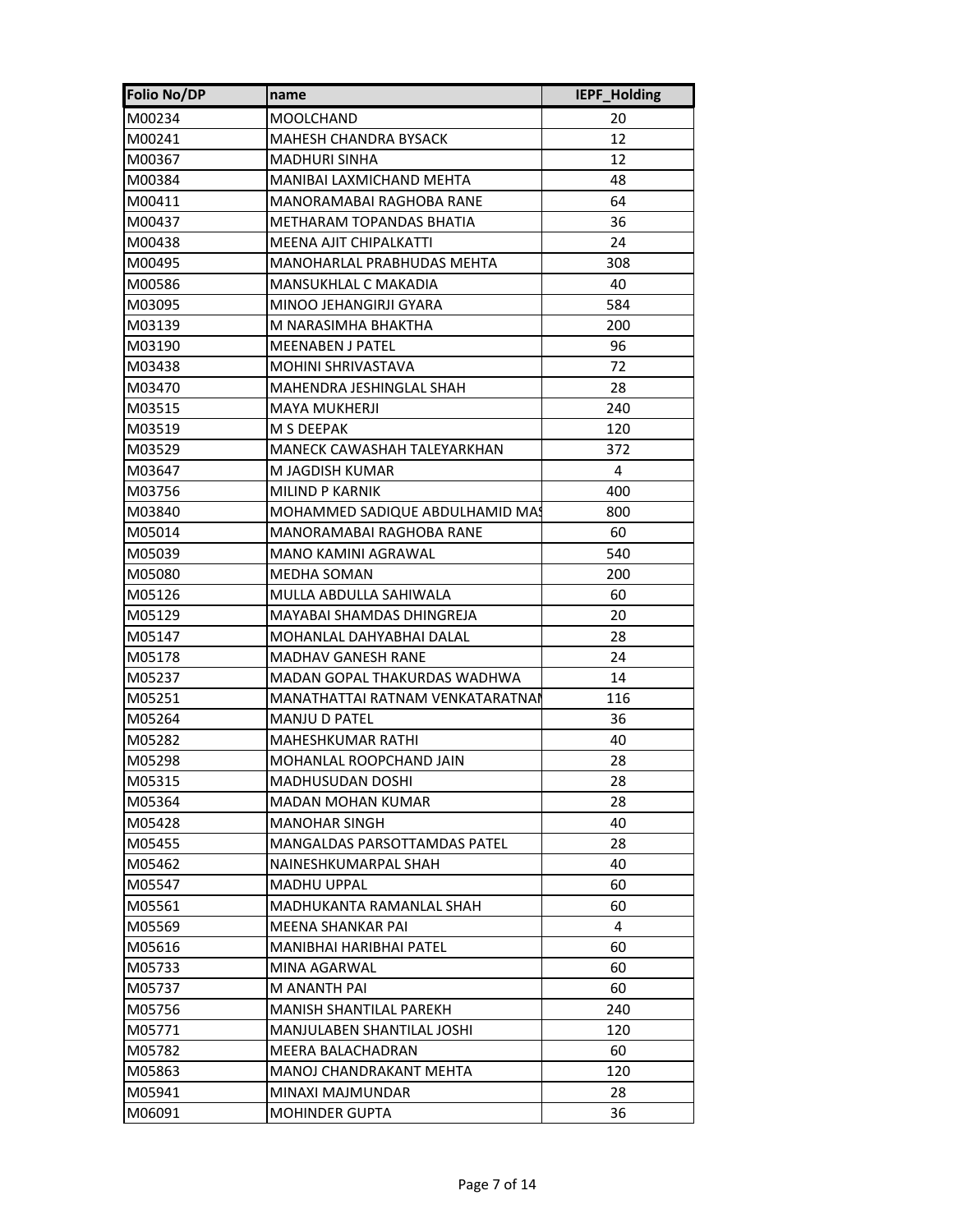| <b>Folio No/DP</b> | name                            | IEPF_Holding |
|--------------------|---------------------------------|--------------|
| M06121             | <b>MOHANLAL T SHAH</b>          | 400          |
| M06134             | MEHER KHURDAD ANKLESARIA        | 2400         |
| M06150             | MAHESH L SHAH                   | 48           |
| M06231             | MANUBHAI SOMESHWAR DESAI        | 200          |
| M06354             | MANEKBEN P RANA                 | 56           |
| M06360             | MANCHUKONDA SRIRAM              | 40           |
| M50057             | MUKTA RAMDAS MAVANI             | 7152         |
| M50064             | MAHASUKHLAL SHIVLAL SHETH       | 6800         |
| M50067             | MANUBHAI CHIMANLAL PARIKH       | 1728         |
| M50190             | MANORAMABAI RAGHOBA RANE        | 432          |
| M50376             | M S AMBUJAM                     | 800          |
| M50434             | MANHARGAURI JANARDAN BHATT      | 144          |
| M50512             | MANUPRASAD GANGASHANKER PANDYA  | 816          |
| M50702             | MAHADEO GANESH THATTE           | 352          |
| M50704             | MAHESH CHANDULAL SHAH           | 48           |
| M50717             | MADHAV VITHAL KULKARNI          | 240          |
| M50811             | MRUDULA MADHUSUDAN THAKKER      | 496          |
| M51199             | <b>MOTI RAM GANGWANI</b>        | 144          |
| M61504             | <b>MAHESH CHANDRA SAXENA</b>    | 200          |
| N00099             | NARAIN LALCHAND JAVERI          | 56           |
| N00157             | <b>NARENDER JAIN</b>            | 36           |
| N00174             | NINA K TIJORIWALA               | 36           |
| N00234             | NIMISH KRISHNAKANT DESAI        | 216          |
| N00289             | NEMCHAND MOHANLAL LAKDAWALA     | 64           |
| N00352             | NIREN MANILAL SHAH              | 24           |
| N00353             | NEHA NIREN SHAH                 | 24           |
| N00449             | NARASIMHAN SRINIVASA            | 8            |
| N03078             | <b>N J LIVINGSTON</b>           | 4            |
| N03242             | NIRANJAN LAL GUPTA              | 296          |
| N03275             | <b>NARESH KUMAR GARG</b>        | 588          |
| N05056             | NAYANABEN PANKAJ KUMAR SHAH     | 60           |
| N05090             | NEELAJA MOHAN PHADNIS           | 28           |
| N05138             | NIPUNCHANDRA MOHANLAL TALATI    | 28           |
| N05247             | NARENDRA SHANKERBHAI PATEL      | 28           |
| N05253             | NEERA GOYAL                     | 120          |
| N05293             | NAROTTAMBHAI PARSOTTAMDAS PATEL | 28           |
| N05346             | <b>NILA DAS</b>                 | 60           |
| N05436             | NAVINCHANDRA PARAGDAS PATEL     | 28           |
| N05574             | NIRMALABAHEN MANHARLAL SHAH     | 120          |
| N05820             | NIRMAL M JAIN                   | 400          |
| N50041             | NARENDRAKUMAR P SALVE           | 7260         |
| N50048             | NANJAMMA VENKATRAMIAH           | 2000         |
| N50074             | NAYNA BHAGUBHAI GANDHI          | 72           |
| N50276             | NIMESH C GHEEWALA               | 144          |
| N50337             | NUTHALAPATI PARTHA SARADHI      | 480          |
| N50385             | NAYNA RATILAL KORADIA           | 60           |
| N50403             | N MATHANA GOPAL                 | 80           |
| N50421             | NILAKANTAN JAMBUNATHAN IYER     | 72           |
| N50470             | <b>NARGIS ADI GHANDY</b>        | 576          |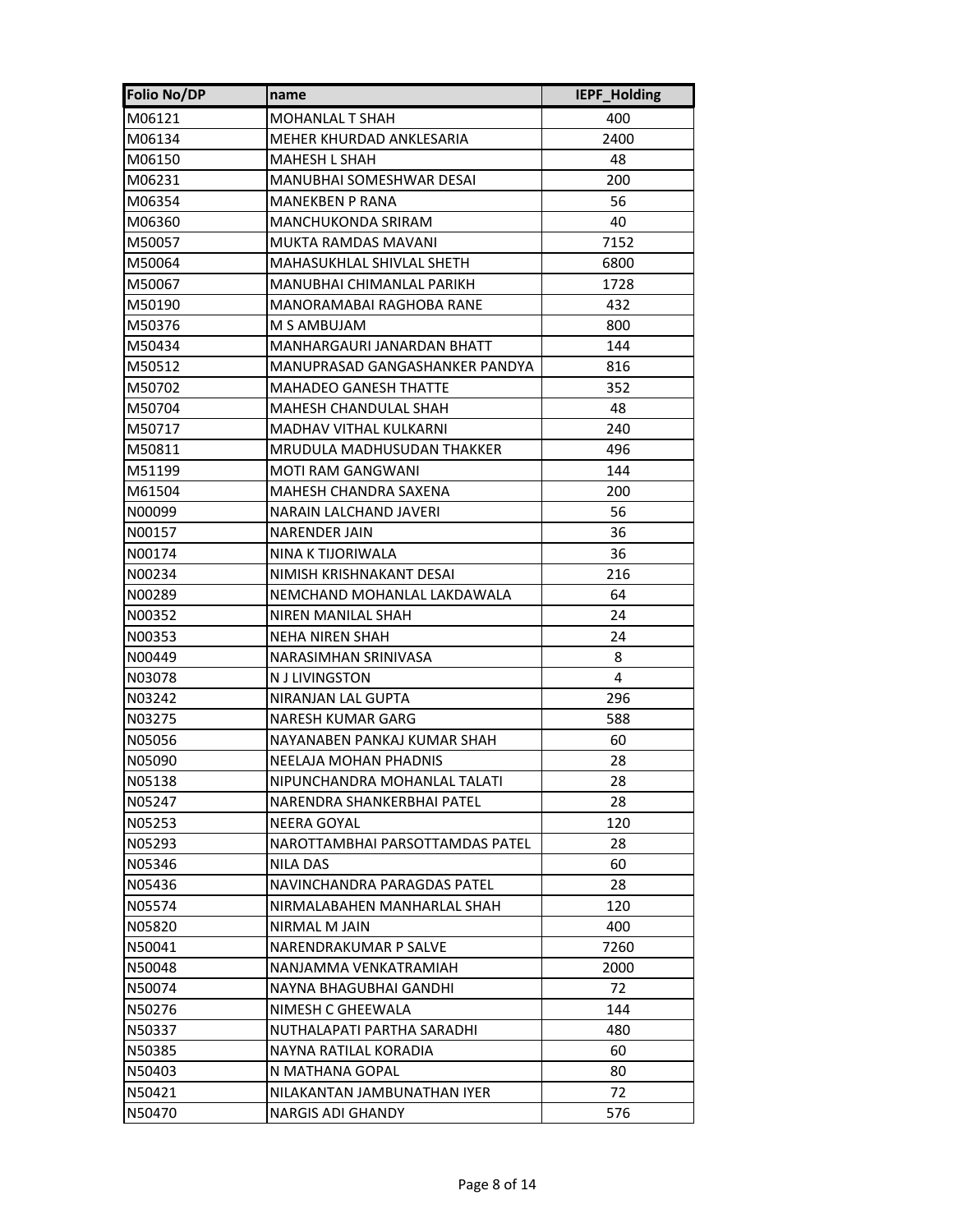| <b>Folio No/DP</b> | name                           | IEPF_Holding |
|--------------------|--------------------------------|--------------|
| N50570             | NAVNITDAS NARAINDAS BARSHIKAR  | 200          |
| N50740             | NARENDER KUMAR MALHOTRA        | 96           |
| N50741             | NARAIN DASS KAPOOR             | 352          |
| N50801             | <b>NATWERLAL MODI</b>          | 96           |
| N62081             | <b>NEETA P OSWAL</b>           | 140          |
| 000010             | OM PRAKASH                     | 56           |
| 000015             | OM PRAKASH KANODIA             | 20           |
| 000018             | OM PARKASH                     | 108          |
| 000024             | OLINDA MABEL D SOUZA           | 6            |
| P00005             | PRAMILA ADVANI                 | 36           |
| P00041             | PARTHASARATHI RAJAGOPALACHARI  | 12           |
| P00086             | PEJAVAR SANJIVA RAO            | 12           |
| P00096             | PADMA NATVARLAL RAJDEV         | 32           |
| P00159             | PARSO GOPALDAS BHAVNANI        | 112          |
| P00166             | PRABHA KYTHANAHLLI IYENGAR     | 12           |
| P00186             | PALUR SADASIVA RAMARATNAM      | 20           |
| P00198             | PUNAM KHANNAH                  | 56           |
| P00239             | PHOOL BASANT KAUR MALIK        | 12           |
| P00342             | PARASHURAM DHONDO KUNTE        | 4            |
| P00346             | PRADYUMNA RAMESHCHANDRA SANT   | 12           |
| P00385             | PRAMOD YESHVANT DINGANKAR      | 72           |
| P00419             | P L VASANTHI                   | 48           |
| P00462             | PRAMODA H SHAH                 | 36           |
| P00500             | PRABHAVATI R SHAH              | 48           |
| P00556             | PARASRAM N AHUJA               | 36           |
| P03064             | PUSKAR INVESTMENTS PVT LTD     | 200          |
| P03174             | PAKYANATHAN SILAS ISAAC        | 160          |
| P03332             | PARESH HIRALAL SHAH            | 12           |
| P03340             | P K VISWANATHAN                | 296          |
| P03358             | PREETI MUKHI                   | 32           |
| P03436             | PLUS INVESTMENTS PVT LTD       | 16           |
| P03543             | P J SHARMA                     | 16           |
| P03672             | PRACHI INFIN & LEASING PVT LTD | 400          |
| P05078             | PRAMODINI SABAT                | 28           |
| P05146             | PRAFULLCHANDRA VYAS            | 28           |
| P05178             | PREMCHAND T DABRAI             | 60           |
| P05258             | P N V RAMANI                   | 60           |
| P05260             | P S RAMACHANDRAN               | 28           |
| P05276             | PUKHRAJ DHOKA                  | 28           |
| P05405             | PUNJABHAI JIVANLAL RAVAL       | 100          |
| P05454             | PURIBEN MAVJI KADIWAR          | 28           |
| P05481             | PRAMOD KUMAR AGARWALLA         | 28           |
| P05483             | PARUL DASS                     | 240          |
| P05556             | PREMLATA SHREERAM DIDWANIA     | 28           |
| P05578             | PADAMCHAND LALWANI             | 60           |
| P05641             | PRAVIN ZUMBARLAL BAFNA         | 60           |
| P05642             | PARAG SHANTILAL PAREKH         | 240          |
| P05701             | PRATAP RATANCHAND SHROFF       | 120          |
| P05722             | PRABHAKAR R TERE               | 28           |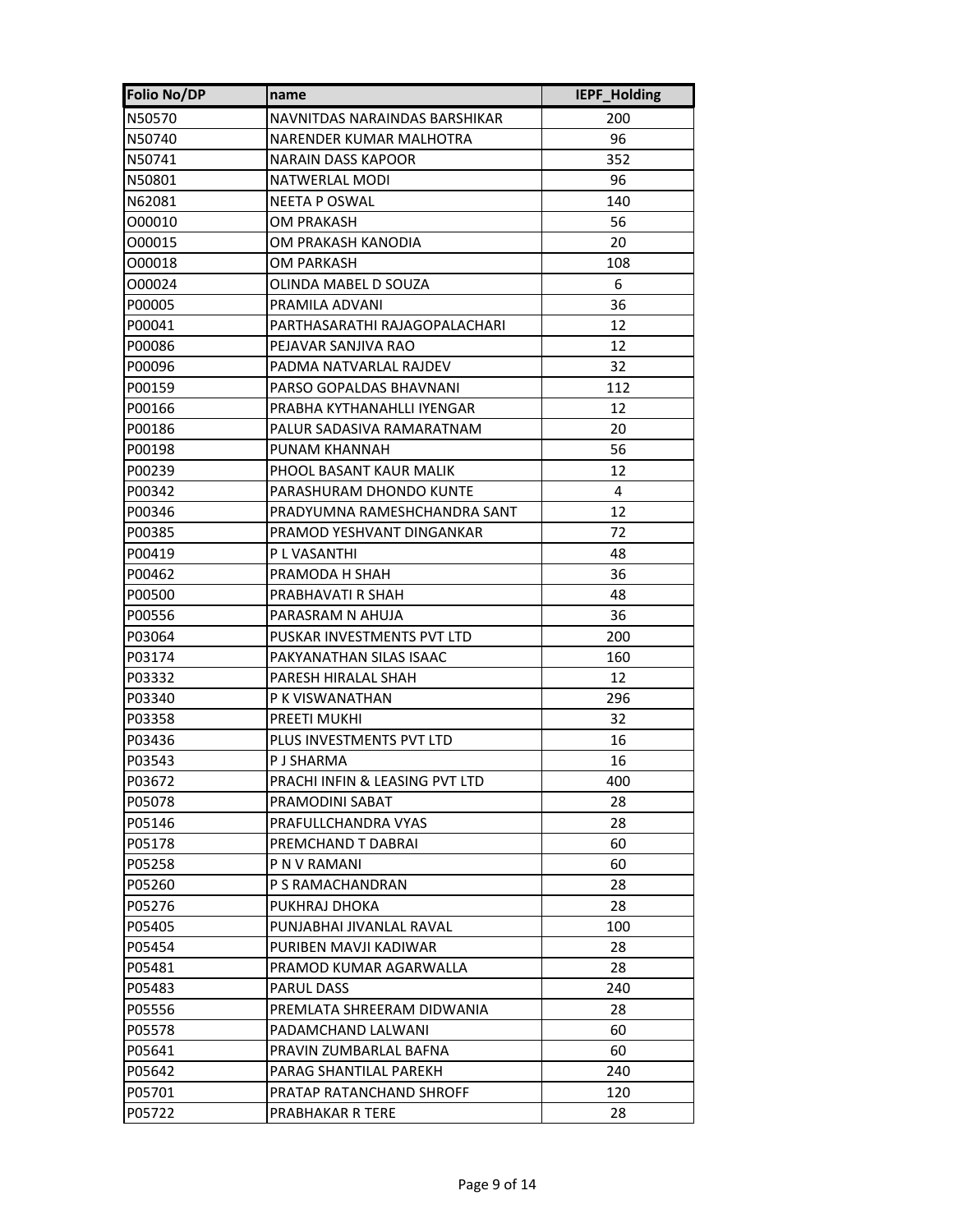| <b>Folio No/DP</b> | name                          | IEPF_Holding |
|--------------------|-------------------------------|--------------|
| P05823             | PRAMOD M SUREKA               | 124          |
| P05874             | PARMINDER KAUR TIWANA         | 120          |
| P50027             | PARMESHWAR LAL                | 400          |
| P50099             | PUSHPALATA GOPAL DHARNE       | 384          |
| P50105             | PREM LATA THOMAS              | 48           |
| P50685             | P V NATARAJAN                 | 96           |
| P50945             | PAMELA KAIRA                  | 352          |
| P51021             | PRABHATKUMAR BAVISKAR         | 96           |
| P51047             | PRABHAWATI RAI                | 60           |
| P51087             | PRATIMA SANYAL                | 96           |
| P51110             | PRAFULLA KANTILAL PATEL       | 56           |
| P62003             | P N R MEENA                   | 12           |
| P62005             | P N R BHUVANESWARI            | 12           |
| P62174             | PRAKASH HIRALAL CHAINANI      | 120          |
| R00020             | RAJENDRA KUMAR GUPTA          | 48           |
| R00028             | RATILAL VITHALDAS PANCHMATIA  | 1364         |
| R00114             | RUKHAIYABAI GHASLETWALA       | 44           |
| R00209             | RANJANA K SURI                | 36           |
| R00213             | RAMKISAN MOHANLAL KARWA       | 12           |
| R00220             | RAVINDRA KUMAR SETHI          | 12           |
| R00264             | RANBIR KUMAR GUJRAL           | 12           |
| R00300             | RAMANLAL R GANDHI             | 12           |
| R00335             | RITA SHARMA                   | 60           |
| R00363             | RAMAMURTHY VENKATARAMAN       | 72           |
| R00409             | RAJENDRA JETHALAL LAKHANI     | 24           |
| R00422             | RAMESH CHANDRA                | 120          |
| R00445             | RAMESH MANEKLAL SODAGAR       | 40           |
| R00477             | RADHA KRISHNA SASHITTAL       | 20           |
| R00570             | R SRINIVASAN                  | 100          |
| R03040             | RAMESHCHANDRA B MEHTA         | 296          |
| R03269             | RASHMI CHANDRASHEKAR VAIDYA   | 96           |
| R03496             | RAMANLAL J PARIKH             | 920          |
| R05034             | RAMESH MAHADEO JOSHI          | 60           |
| R05069             | RUSTUM SAVAKSHA               | 88           |
| R05088             | RAMESH MADDETE                | 300          |
| R05143             | RATILAL VITHALDAS PANCHMATIYA | 60           |
| R05175             | RAVINDRAKUMAR CHHOTUBHAI NAIK | 28           |
| R05182             | RAMCHANDRA VAMAN PATANKAR     | 28           |
| R05239             | RITA ISHWARLAL AJMERA         | 28           |
| R05265             | RAKESH KANT GOENKA            | 60           |
| R05268             | RAJKUMAR KOHLI                | 28           |
| R05377             | RAMCHANDRA GOYAL              | 28           |
| R05378             | RAMKUMAR SHUKLA               | 60           |
| R05411             | RADHEY SHYAM AGRAWAL          | 28           |
| R05421             | RAKESH KUMAR JAIN             | 28           |
| R05438             | RANVEER SINGH GOELA           | 28           |
| R05449             | RATANLAL RAI                  | 96           |
| R05459             | RENU KAPOOR                   | 14           |
| R05471             | RAMA DIPAK PATEL              | 28           |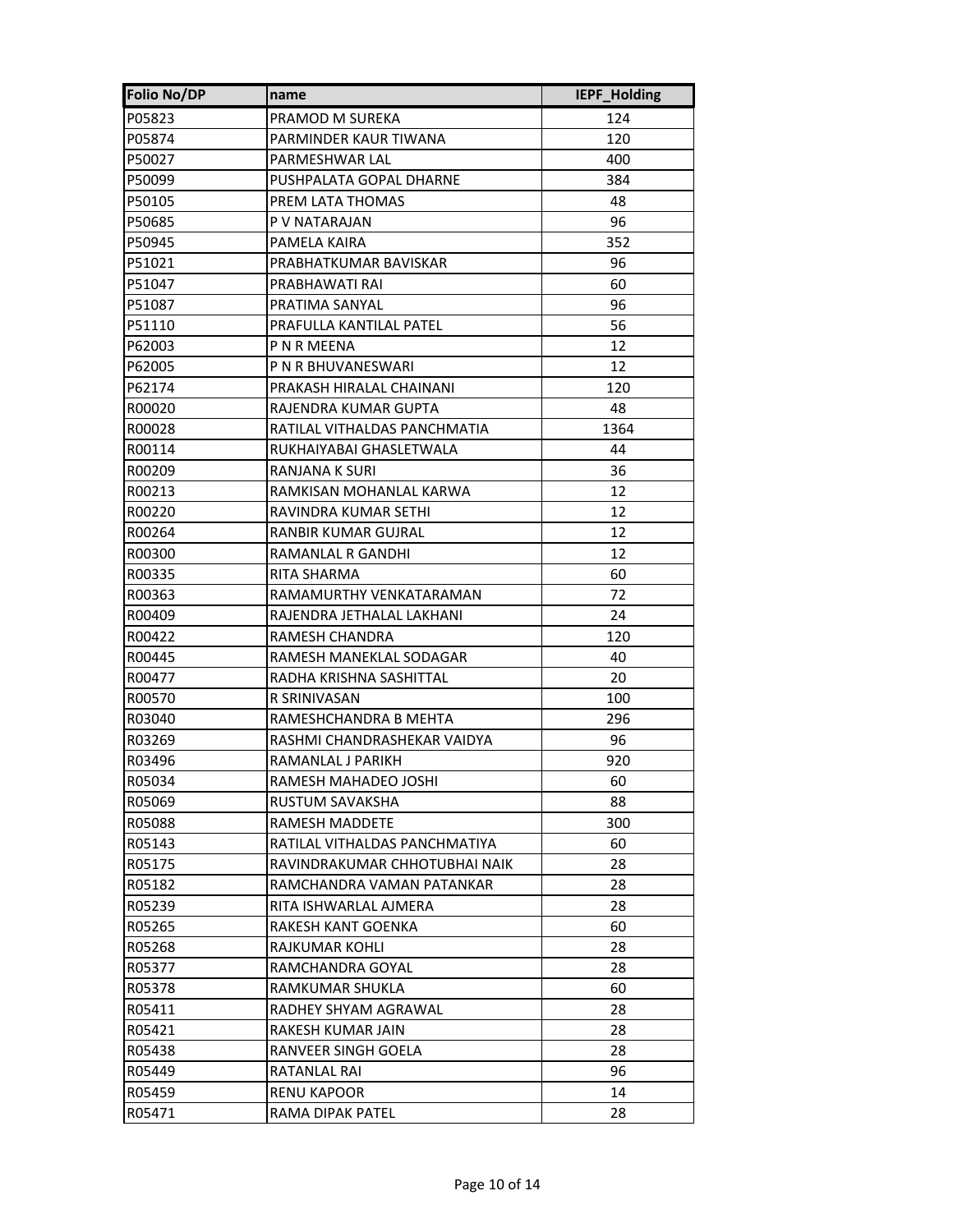| <b>Folio No/DP</b> | name                             | IEPF_Holding |
|--------------------|----------------------------------|--------------|
| R05534             | RAMBHAI MOHANLAL PATEL           | 200          |
| R05650             | RAKESH RAMESHCHANDRA SHAH        | 28           |
| R05684             | RAMESHCHANDRA MANILAL GANDHI     | 28           |
| R05767             | RAGHUNATH GHANASHYAM GINDE       | 60           |
| R05840             | RUTH ANNAMALAI                   | 60           |
| R05931             | RAJUBHAI C DOSHI                 | 180          |
| R05954             | RAJESWARAGUPTABILLAPATI          | 120          |
| R05985             | RAJENDRA SHRIKISAN LOYA          | 120          |
| R06299             | RISHI AGRAWAL                    | 200          |
| R06484             | RADHE SHYAM MAHESHWARI           | 2400         |
| R50236             | ROSE AGNES FONSECA               | 144          |
| R50308             | RAKESH CHAND JAIN                | 288          |
| R50719             | RAMDAS ATMARAM NARKAR            | 240          |
| R50812             | RADHAKRISHNA HIRALAL WANI        | 72           |
| R50864             | R P OBEROI                       | 72           |
| R51026             | RASHMI B JOSHI                   | 144          |
| R51296             | RADHAKISHIN BAJAJ                | 352          |
| R51348             | RITA KHANCHAND DEWNANI           | 240          |
| R51352             | RASIKLAL KACHARALAL SHAH         | 144          |
| R51429             | RAMAN KUMAR SAWHNEY              | 48           |
| R51470             | R KRISHNASWAMY                   | 68           |
| R60008             | R S THAPAR                       | 16           |
| R60114             | RINKU S SANGHVI                  | 240          |
| S00005             | SULOCHANA MANHAR GANDHI          | 188          |
| S00077             | SITA KAPOOR                      | 12           |
| S00136             | SULOCHANA KRISHNAN               | 20           |
| S00296             | SHASHI KISHANCHAND JIWANI        | 56           |
| S00469             | SANE KASHINATH VISHWANATH        | 52           |
| S00474             | SHANKERBHAI PATEL                | 36           |
| S00684             | SUSMITA ASHVINBHAI SHAH          | 64           |
| S00706             | SUSHILA RAMKRISHNA RAO           | 76           |
| S00747             | SATINDER PAL SINGH               | 124          |
| S00804             | SANGEETA DUA                     | 128          |
| S00868             | SHANTILAL BHOJRAJ PASAD          | 12           |
| S00876             | SURESH KUMAR DUNGERWAL           | 20           |
| S00882             | SHIRISH SHARAD SAMBRE            | 48           |
| S01151             | <b>SREE KUMARI MENON</b>         | 20           |
| S01197             | SURYAKANT BABULAL MEHTA          | 24           |
| S03260             | SUNIL KUMAR AGARWAL              | 8            |
| S03434             | SHIRISH NARHARI RAUT             | 188          |
| S03492             | SANGEETA LAXMANDAS TAHILIANI     | 96           |
| S03558             | SATISH R PATEL                   | 296          |
| S03598             | SAUMIL VASANTLAL LOKHANDWALA     | 152          |
| S03647             | SUJAUDDIN MONDAL                 | 588          |
| \$03813            | SHANTA VISWANATHAN               | 96           |
| S03991             | SAIDA KABIRUDIN VIRANI           | 120          |
| S04153             | SHAKUNTALA DEVI GUPTA            | 96           |
| S05003             | SHAH YOGESH SHANTILAL            | 60           |
| S05008             | SRI RAMCHANDRA MURTHY VAYUVEGULA | 120          |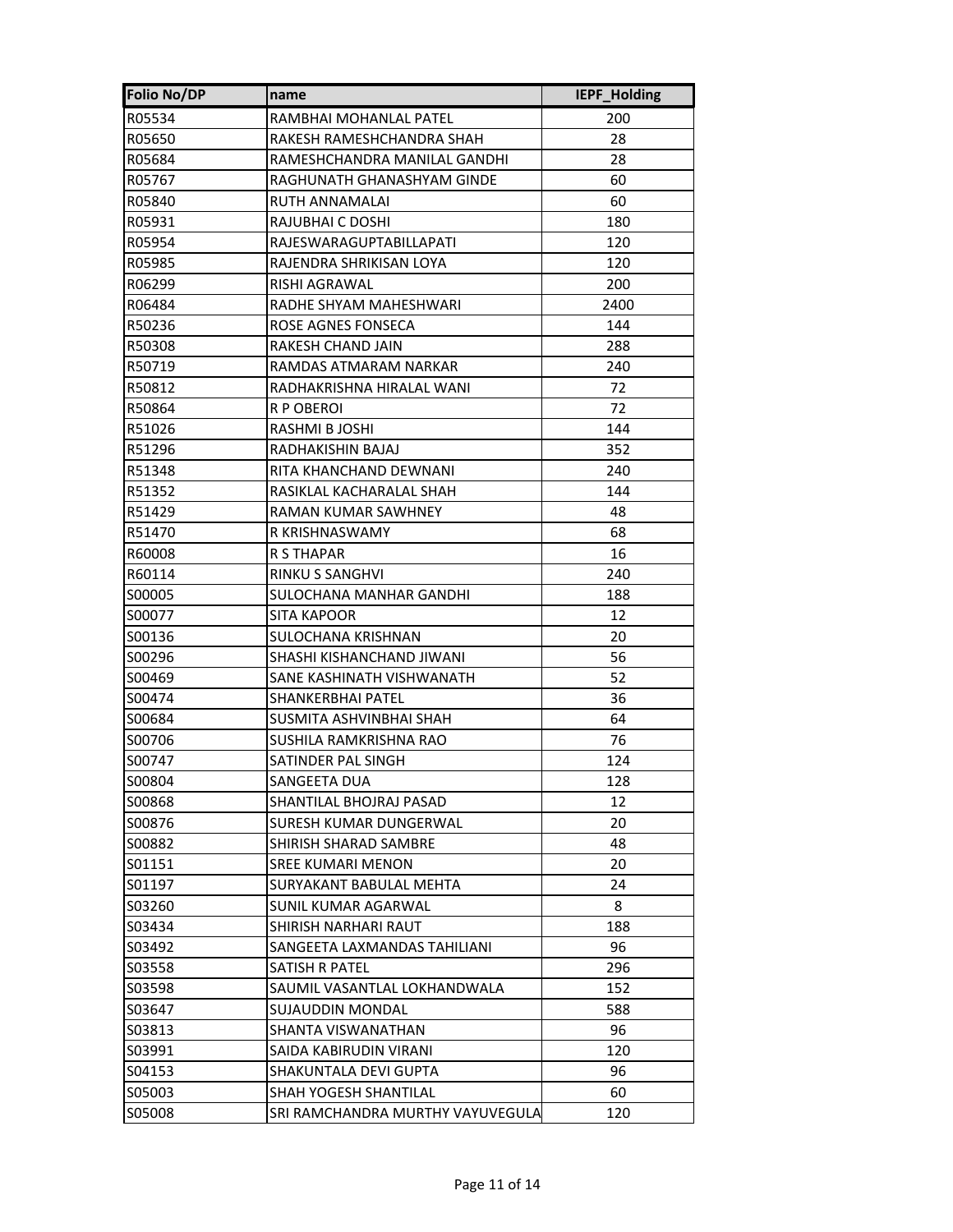| <b>Folio No/DP</b> | name                          | IEPF_Holding |
|--------------------|-------------------------------|--------------|
| S05058             | SHANTABEN RAVINDRA MEHTA      | 130          |
| S05119             | SUCHETA MEHTA                 | 200          |
| S05123             | SHIV KUMARI VERMA             | 60           |
| S05193             | <b>SAROJINI VENKATY</b>       | 60           |
| S05272             | SAROJ L SAVARDEKAR            | 28           |
| S05286             | SHUSHILA JAIANAND GUPTA       | 28           |
| S05296             | SURESHCHANDRA DHIRAJLAL ASHAR | 28           |
| S05327             | SUDHALAXMI N ACHARYA          | 100          |
| S05332             | SHAMALDAS KANJI KUNVARIA      | 60           |
| S05402             | SHANTILAL NAROTTAMDAS JOBALIA | 28           |
| S05488             | SNEHLATA SHAH                 | 80           |
| S05517             | SURAL KRISHNA SWAMY           | 60           |
| S05542             | SUSHEELA G PANCHANG           | 28           |
| S05546             | SHARAD BHANUDAS SAGADE        | 96           |
| S05596             | SHARDABEN RAVJIBHAI BOGHARA   | 28           |
| S05624             | SURAJMAL JAIN                 | 28           |
| S05630             | SEBASTIAN FRANCIS ALAPATT     | 28           |
| S05713             | SIKANDER LAL JUNEJA           | 28           |
| S05754             | SURENDER MOHAN VERMA          | 60           |
| S05766             | SUDHA KAPOOR                  | 14           |
| S05829             | SURESHCHANDRA MAFATLAL SHAH   | 28           |
| S05844             | YOGESH SHANTILAL SHAH         | 60           |
| S05926             | SARLA KANTILAL SHAH           | 60           |
| S06000             | SURESH KUMAR WADHWA           | 100          |
| S06048             | SHANTILAL CHUNILAL DARJI      | 28           |
| S06060             | SUSHILA KARURI                | 360          |
| S06098             | SUSHEELA G PANCHANG           | 28           |
| S06099             | SHANTANU NANUBHAI DESAI       | 36           |
| S06103             | SHEROO PHEROZE TAMBOLI        | 28           |
| S06125             | SATINDERPAL SINGH             | 60           |
| S06135             | SHRIRAM VINAYAK DUBLAY        | 120          |
| S06169             | <b>SUMAN SRIVASTAVA</b>       | 180          |
| S06270             | <b>SUDHIR NADIG</b>           | 28           |
| S06282             | SATYA BHAMA AGARWAL           | 120          |
| S06447             | SATISH J DALAL                | 28           |
| S06477             | SHEELA BHAGAT                 | 280          |
| S06492             | SUBHASH PANDURANG KUDCHADKAR  | 200          |
| S06539             | SHYAM SUNDER SABHARWAL        | 28           |
| S06695             | SUBHASH MANOHAR KELKAR        | 240          |
| S06848             | SHABBIR ABBAS BANDUKWALA      | 600          |
| S06913             | SHOBHA V SALIMATH             | 400          |
| S06925             | SAILEE ULHAS BHATTE           | 600          |
| S07899             | SHRIMAL ENTERPRISES PVT LTD   | 400          |
| S07941             | SHRIPAL SITARAM WAGH          | 144          |
| S08071             | SUSHMA DAVE                   | 48           |
| S50026             | SATYABHAMA DEVI NANGALIA      | 1728         |
| S50027             | SHAKUNTALA DUNGERSHI WADHWA   | 48           |
| S50078             | SUBHADRABEN SEVENTILAL CHOKSI | 1728         |
| S50098             | SHIVA GHULAM SRIVASTAVA       | 864          |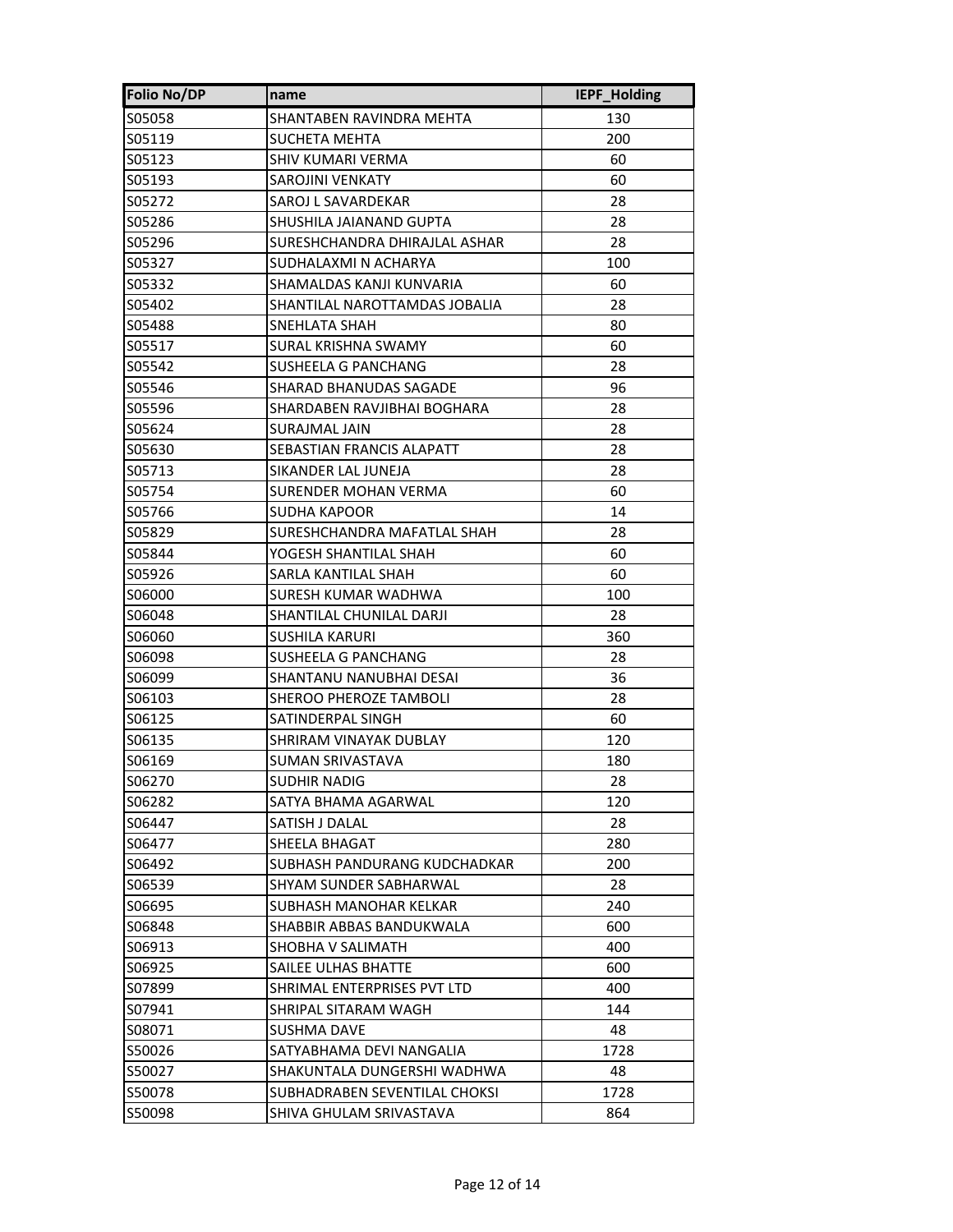| <b>Folio No/DP</b> | name                          | IEPF_Holding |
|--------------------|-------------------------------|--------------|
| S50108             | S M RANGANATHAN               | 140          |
| S50374             | S BALASUBRAMANIAN             | 1056         |
| S50380             | SHILAVATI KISANLAL DARU       | 432          |
| S50815             | SHANTIDEVI AGRAWAL            | 80           |
| S50852             | SRIDHAR SRINIVAS CHARI        | 56           |
| S50951             | SMITA NILKANTH PANDIT         | 96           |
| S51100             | SNIGDHA BANERJEE              | 80           |
| S51122             | <b>SUBODHKUMAR</b>            | 224          |
| S51437             | SURYAKANTA HARIVADAN MEHTA    | 144          |
| S51749             | SHARADA P RAO                 | 136          |
| S51809             | SHANTIKUMAR D PAREKH          | 152          |
| S51833             | SONALI KIRIT PAREKH           | 144          |
| S51905             | SANDHYABEN T PATEL            | 144          |
| S51962             | SATYA DEVI                    | 144          |
| S52002             | SUBHASH CHANDER CHOPRA        | 144          |
| S52004             | SHRIMATI RAJ                  | 144          |
| S52401             | SOMINDERLAL BHARDWAJ          | 144          |
| S60107             | <b>SHANKAR LAL</b>            | 40           |
| S60299             | SURENDRA KUMAR AGRAWAL        | 672          |
| S62105             | SUSHIL JAIN                   | 4            |
| S62335             | SADANAND JANARDHAN GHODE      | 20           |
| S62336             | SADANANDA JANARDHAN GHODE     | 36           |
| T00064             | TARA BAHADUR KAPADIA          | 36           |
| T00143             | T R K MURTHI                  | 48           |
| T05004             | TAKTAWALA INVESTMENTS PVT LTD | 60           |
| T05017             | TRYAMBAK CHOUDHARI            | 60           |
| T05039             | TARA SANATKUMAR RACHH         | 28           |
| T05111             | TARAPADA MUKHERJI             | 40           |
| T05148             | TASNEEM A BANDUKWALA          | 60           |
| T05209             | TARLA KISHOR TRIVEDI          | 32           |
| T50007             | TARA BAI MOHTA                | 6912         |
| T50049             | TAKTAWALA INVESTMENT PVT LTD  | 224          |
| T50176             | TRAMBAKLAL JAGJIVAN SHAH      | 24           |
| T50196             | TARA KASLIWAL                 | 96           |
| T50224             | T L SUVARNA                   | 96           |
| T50237             | TIRUVILWAMALA G KALYANARAMAN  | 136          |
| T50263             | TARA VATI                     | 96           |
| U00001             | USHA HARIPRASAD MEHTA         | 48           |
| U00051             | UNIT TRUST OF INDIA           | 8600         |
| U00073             | URVASHI PRAFUL DAVE           | 72           |
| U03025             | UMA AGGARWAL                  | 188          |
| U03028             | USHA MUKUND MODY              | 28           |
| U03031             | UMAKANT SURVE                 | 200          |
| U05037             | USHA KANAIYALAL SHAH          | 28           |
| U05041             | U C V PRASAD                  | 100          |
| U05137             | USHABEN BACHUBHAI SONI        | 200          |
| U05206             | URMILA L LAGHATE              | 200          |
| V00017             | VINAYBALA CHANDULAL DOSHI     | 20           |
| V00032             | VASANTIKA RAMESHCHANDRA SHAH  | 36           |